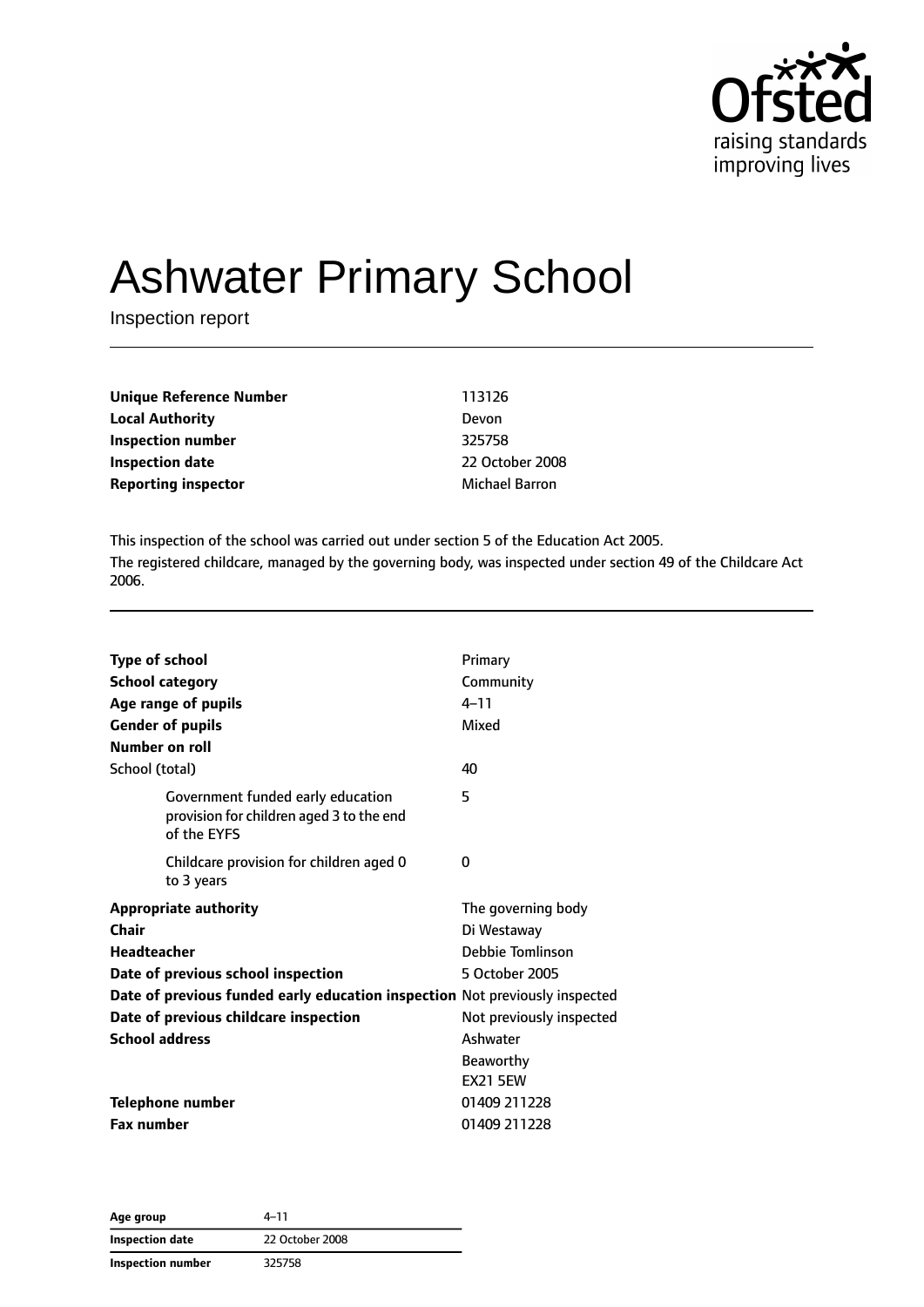.

<sup>©</sup> Crown copyright 2008

Website: www.ofsted.gov.uk

This document may be reproduced in whole or in part for non-commercial educational purposes, provided that the information quoted is reproduced without adaptation and the source and date of publication are stated.

Further copies of this report are obtainable from the school. Under the Education Act 2005, the school must provide a copy of this report free of charge to certain categories of people. A charge not exceeding the full cost of reproduction may be made for any other copies supplied.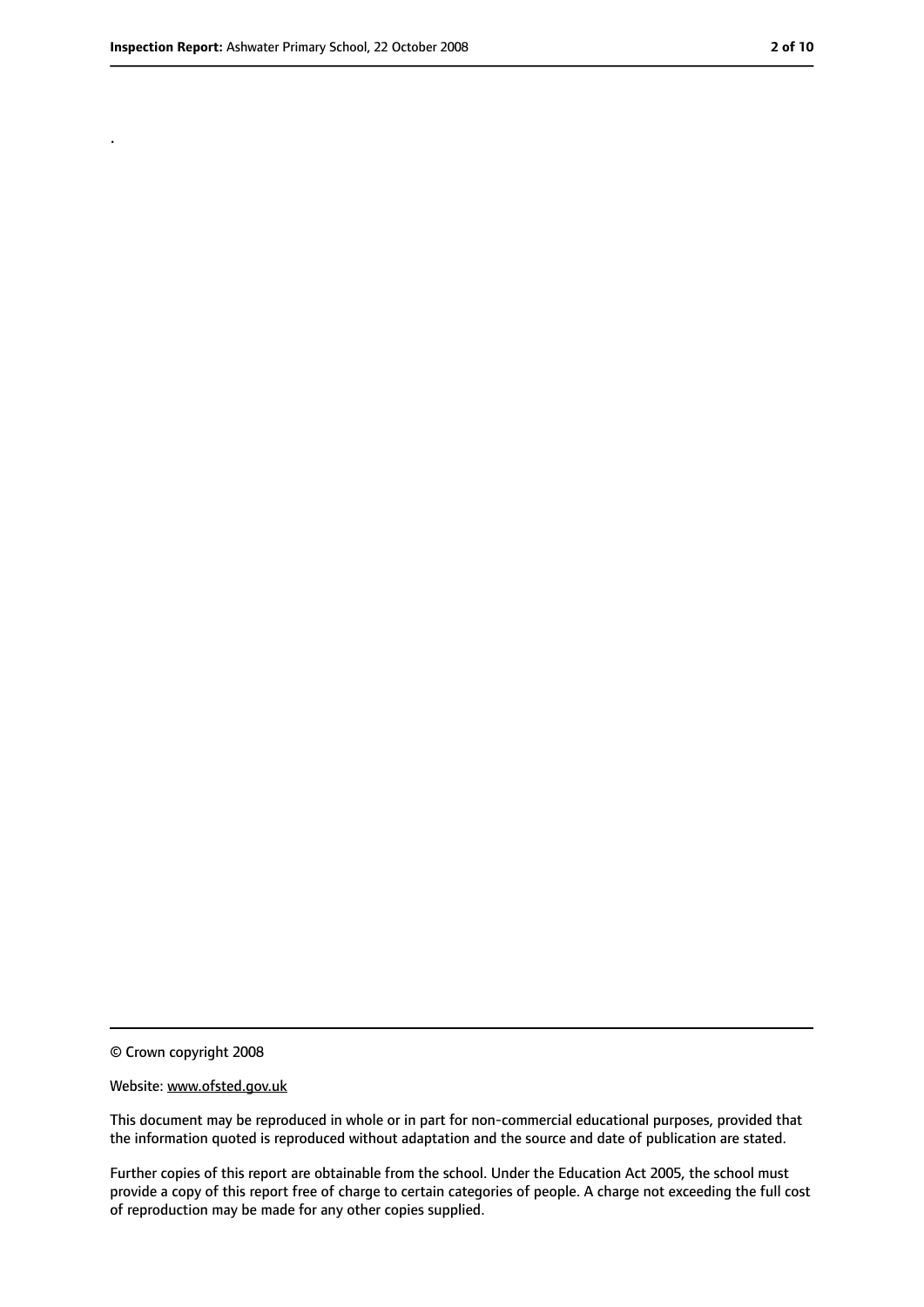# **Introduction**

The inspection was carried out by two Additional Inspectors. The inspectors evaluated the overall effectiveness of the school and investigated the following issues:

How well pupils presently achieve, especially in numeracy, literacy and science in Year 2 and Year 6

The quality and impact of Early Years Foundation Stage (EYFS) provision

The quality of pupils' personal development, especially pupils' awareness of the multicultural nature of modern British society

The role and impact of the governing body.

The inspectors gathered evidence from discussions with pupils, staff and representatives from the governing body, observations of teaching and of pupils at work and at play, scrutiny of school documentation and self-evaluation, samples of pupils' work and an analysis of parental questionnaires. Other aspects of the school's work were not inspected in detail, but the inspectors found no evidence to suggest that the school's own assessments, as given in its self-evaluation, were not justified, and these have been included where appropriate in this report.

## **Description of the school**

This is a very small school set in a small village in a rural area of Devon. Pupils are taught in two mixed-age group classes with children in their Reception year sharing a class with Year 1 and Year 2 pupils. All pupils are of White British heritage. The percentage of pupils with learning difficulties and/or disabilities fluctuates from year to year but is presently lower than the national average. The percentage of pupils eligible for free school meals is also lower than average. The school has gained the Healthy Schools Award and the Activemark Sport Award.

## **Key for inspection grades**

| Grade 1 | Outstanding  |
|---------|--------------|
| Grade 2 | Good         |
| Grade 3 | Satisfactory |
| Grade 4 | Inadequate   |
|         |              |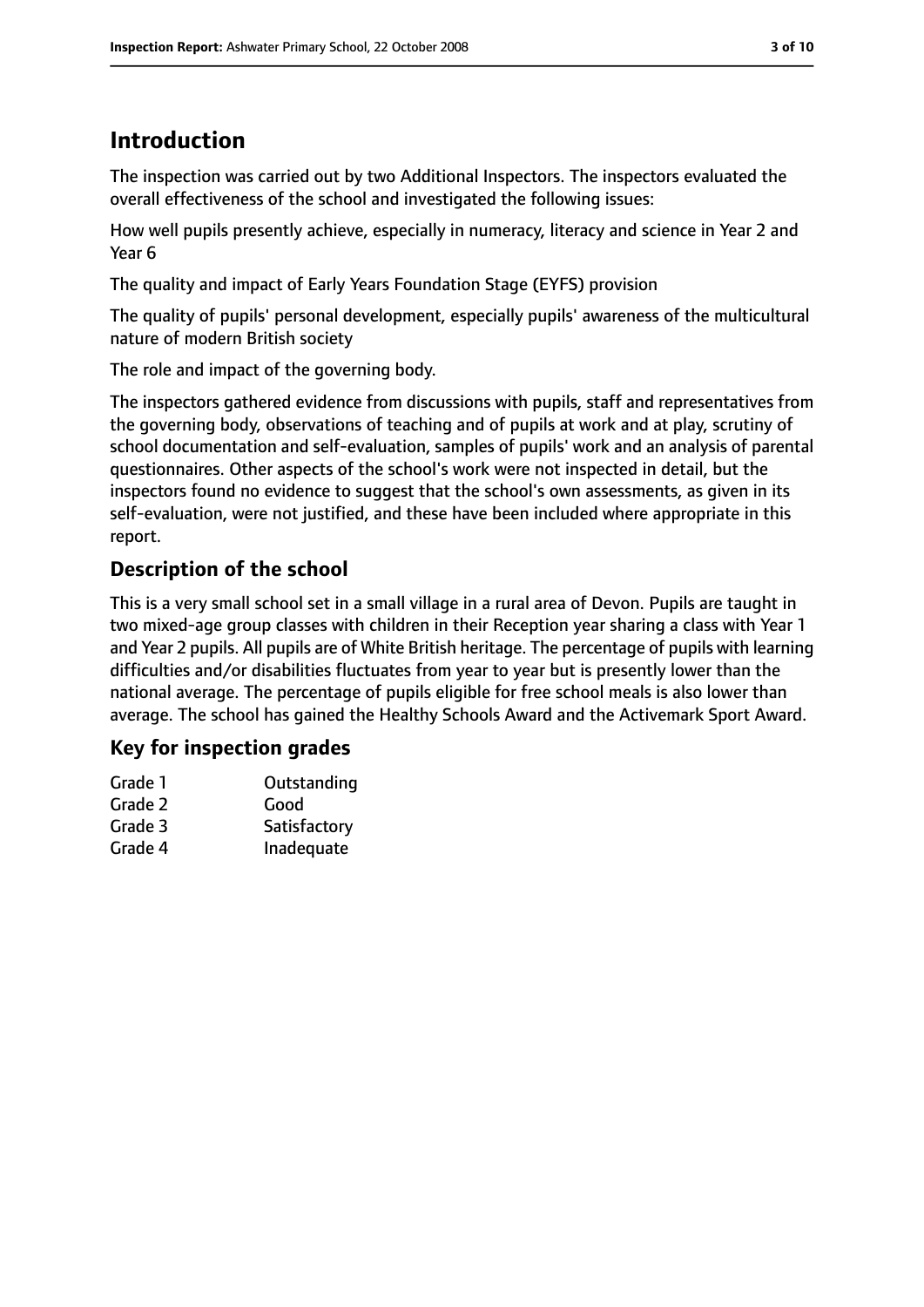# **Overall effectiveness of the school**

#### **Grade: 2**

This is a good school. It has a friendly and inclusive ethos and provides a good education for pupils, preparing them well for the next stage of their education.

It is well led and managed by a dedicated headteacher who provides clear direction for the school. She works well with staff and governors to ensure that the school regularly analyses and accurately evaluates its performance in order to identify and implement improvements where needed. The school has made good progress since the previous inspection, for example in improving the way it uses assessment data when planning work for pupils, and demonstrates a good capacity to improve in the future. Parents are proud of their school. 'I am really happy that our village has such a lovely school in it', being typical of their many positive comments.

The quality of teaching in both of the school's mixed-age classes is good and caters effectively for the needs of all pupils, including children in the EYFS. This is an important factor in ensuring that all pupils, including those with learning difficulties and/or disabilities, make consistently good progress and achieve well from the moment they enter the school. As a result, standards are above average, especially in numeracy, literacy and science, in both Year 2 and Year 6. Teachers use a variety of approaches to make learning interesting and pupils say teachers are really helpful and make learning fun. Pupils presently in Year 6 are well on course to meet the very challenging targets set for them in the 2009 national tests.

Pupils really like school. They describe it as a friendly place where everyone gets on very well together. They appreciate that working in classes with pupils older or younger than themselves has helped them to develop a strong sense of community and say they feel very safe and well looked after. They know there is always someone to turn to if they have a problem and understand the importance of making sensible and healthy choices. Older pupils take the responsibilities they are given seriously and talk confidently about their role in looking after the younger children at lunchtimes. However, even though the school has often tried to promote good attendance, pupils' rates of attendance are satisfactory.

The school has developed a curriculum that ensures learning is relevant, purposeful and enjoyable. Pupils say they like the practical approach to learning in subjects such as science and information and communication technology (ICT) and this helps them to make good progress. Regular visitors to the school and visits to places of interest, for example, the Tate St Ives, effectively build up pupils' knowledge of the world outside their isolated locality. Pupils play an active role in the community and talk enthusiastically about the school's participation in local events. They are also aware of the importance of their involvement in fund raising for local and overseas charities. The school provides a wide range of popular extra-curricular activities for pupils, including sports clubs, which help pupils to keep fit, and activities such as the gardening club, which build up their understanding of environmental issues. The quality of pupils' spiritual, moral, social and cultural development is good. However, whilst moral and social development is strong and is reflected in pupils' excellent behaviour and consideration for others, pupils' appreciation and understanding of the multicultural nature of modern British society is quite limited and not as well developed as other aspects of their cultural education.

The quality of academic guidance and support for pupils is good. Teachers work well with teaching assistants to ensure that pupils requiring extra help are well supported and make the same good progress as other pupils. However, although the school has implemented good proceduresto track pupils' progress and to set challenging targetsfor improvement, the quality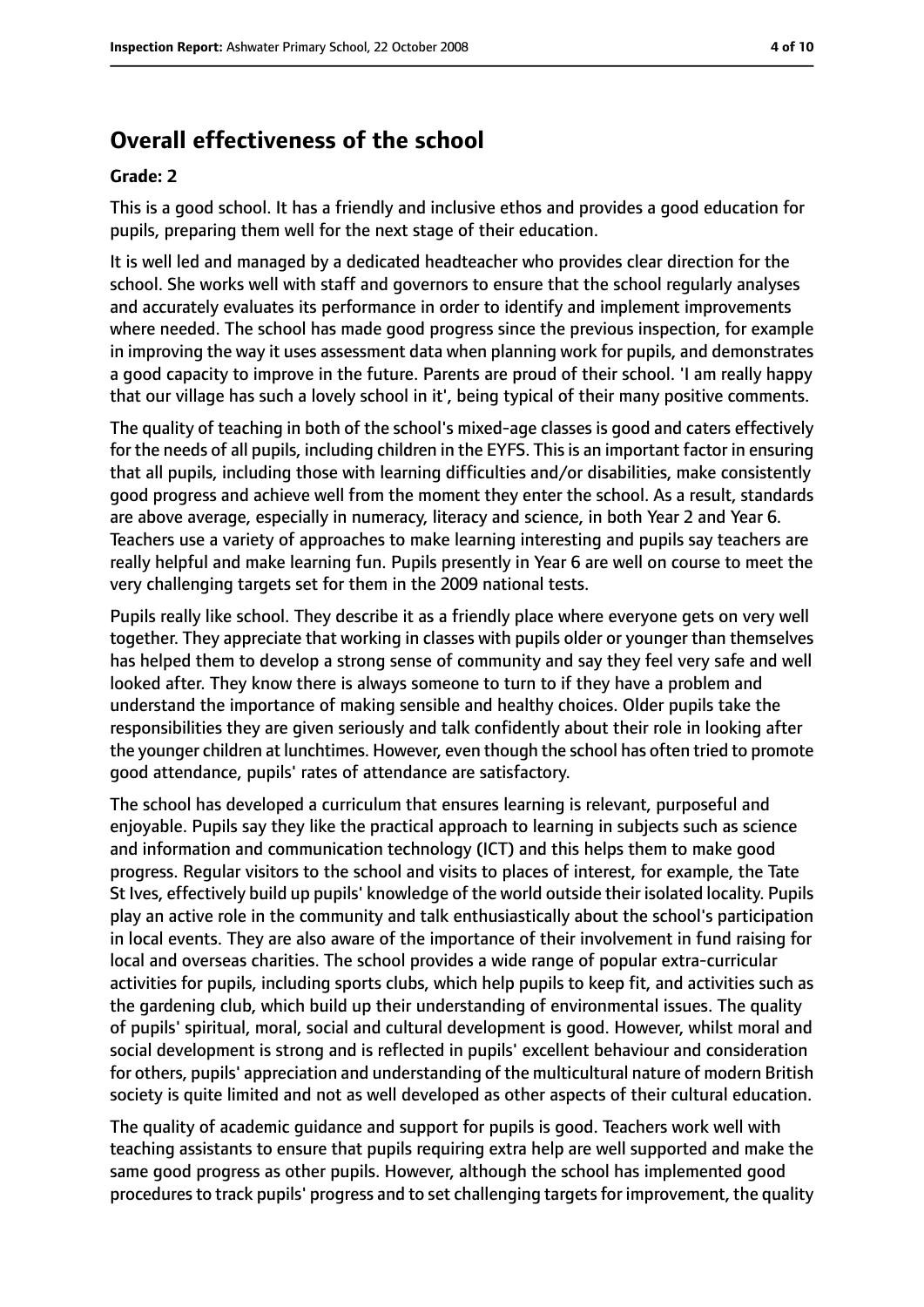of teachers' marking varies and does not always give pupils a firm idea of how to improve their work.

The good quality of pastoral care, guidance and support for pupils is the basis for their good personal development and well-being. Parents appreciate the caring way the school looks after their children and comment on the 'supportive ethos and atmosphere' the school provides. Good induction and transfer arrangements help pupils settle quickly into new routines. Health and well-being are securely safeguarded and child protection procedures meet current government requirements.

Staff work well together to ensure the school meets the needs of all pupils. However, there have been several recent changes to the membership of the governing body. Although it fulfils its statutory duties effectively, it is only now beginning once again to offer the school a realistic level of support and challenge. Even so, individual governors play an active part in school life and have a sound understanding of the school's strengths and areas in need of development. The school is well resourced and uses these effectively to enhance learning. Partnerships with others and links with external agencies are good and used well to enhance provision and support pupils' well-being.

## **Effectiveness of the Early Years Foundation Stage**

#### **Grade: 2**

Children in the EYFS share a class with Year 1 and Year 2 pupils. They make good progress after entering the Reception year with a level of skills typical for children of a similar age, because teaching caters well for their needs, regardless of their abilities. As a result, children usually achieve the expected goals in all areas of learning and enter Year 1 with average standards. Many do better than this.

Leadership and management of the EYFS are good. The class teacher and effective teaching assistant work well together to ensure children thoroughly enjoy learning. The classroom is a colourful and exciting place which provides children with a safe and secure environment. Lessons effectively blend opportunities for children to learn both independently and with adult direction. The recording of children's progress is thorough and is used consistently well to plan future work. Staff work effectively to ensure there is always a strong emphasis on language development, especially with regard to writing and reading. This ensures that children make good progress in developing their language and communication skills.

Progress in personal, social and emotional development is good and parents appreciate the good care and support their children receive. Behaviour is outstanding and, even at thisrelatively early stage in the school year, children play and work well together and are happy to share and take turns. Regular visits to interesting places are used well to build up children's growing understanding of the immediate world in which they live. However, the school does not have a separate outdoor area for EYFS children, or any outdoor covered area at all. As a result, children have only limited opportunities to work outdoors in lessons when other pupils are using the playground or when it is raining, and there are occasions when this can restrict their learning.

#### **What the school should do to improve further**

- Improve the outdoor provision for children in Reception.
- Increase pupils' awareness and understanding of the multicultural nature of modern British society.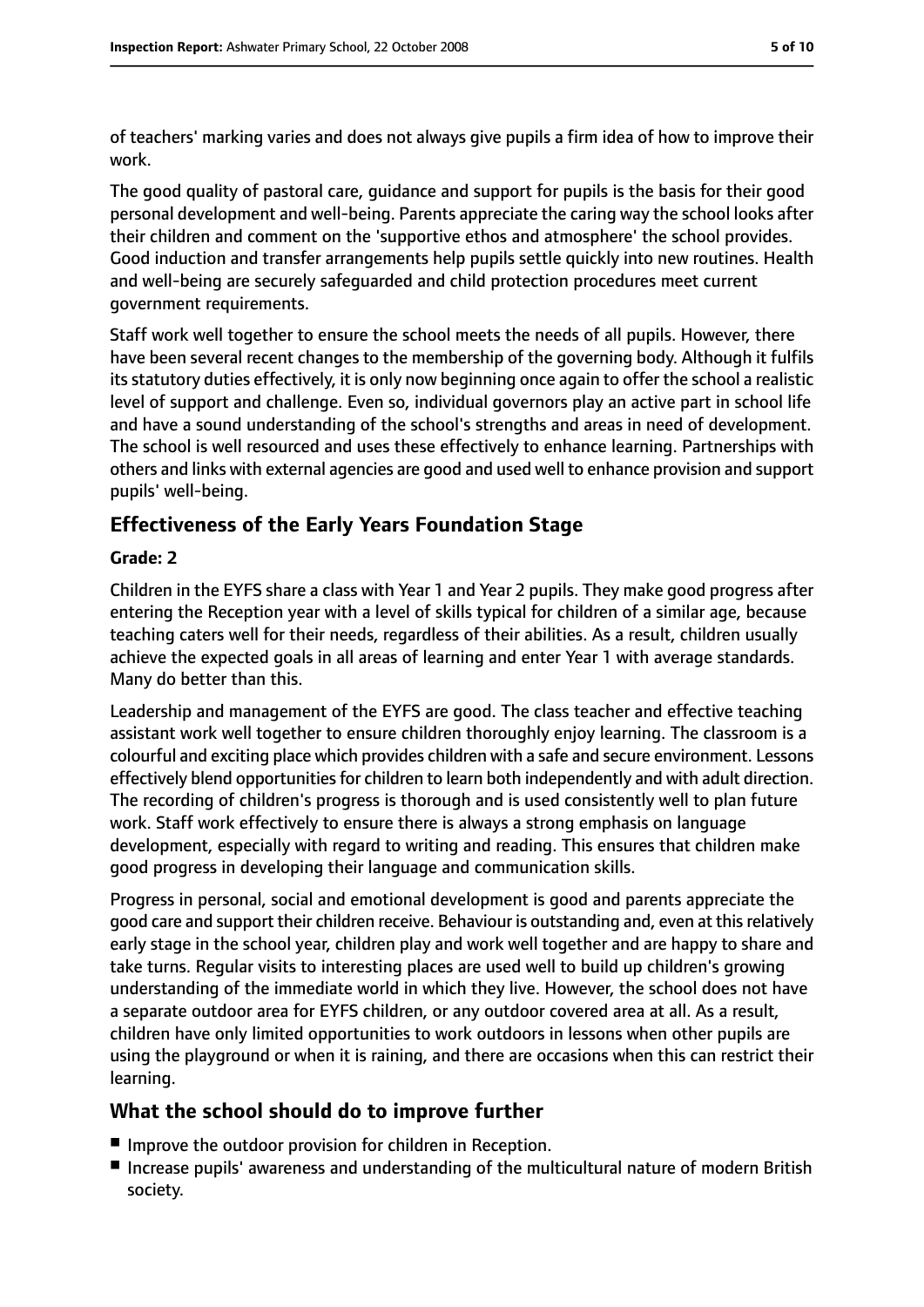■ Ensure that teachers' marking consistently provides pupils with effective guidance about how to improve their work.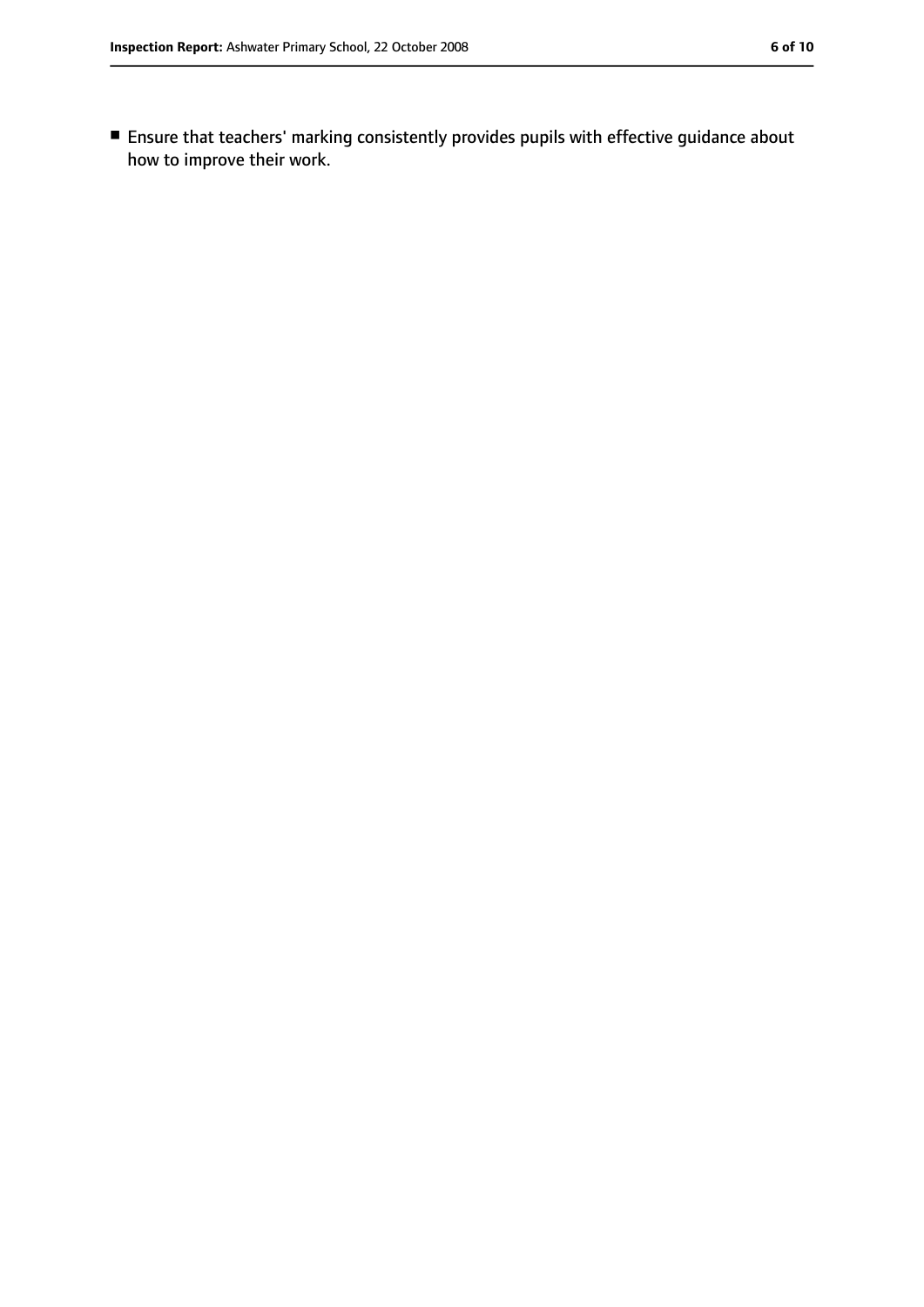**Any complaints about the inspection or the report should be made following the procedures set out in the guidance 'Complaints about school inspection', which is available from Ofsted's website: www.ofsted.gov.uk.**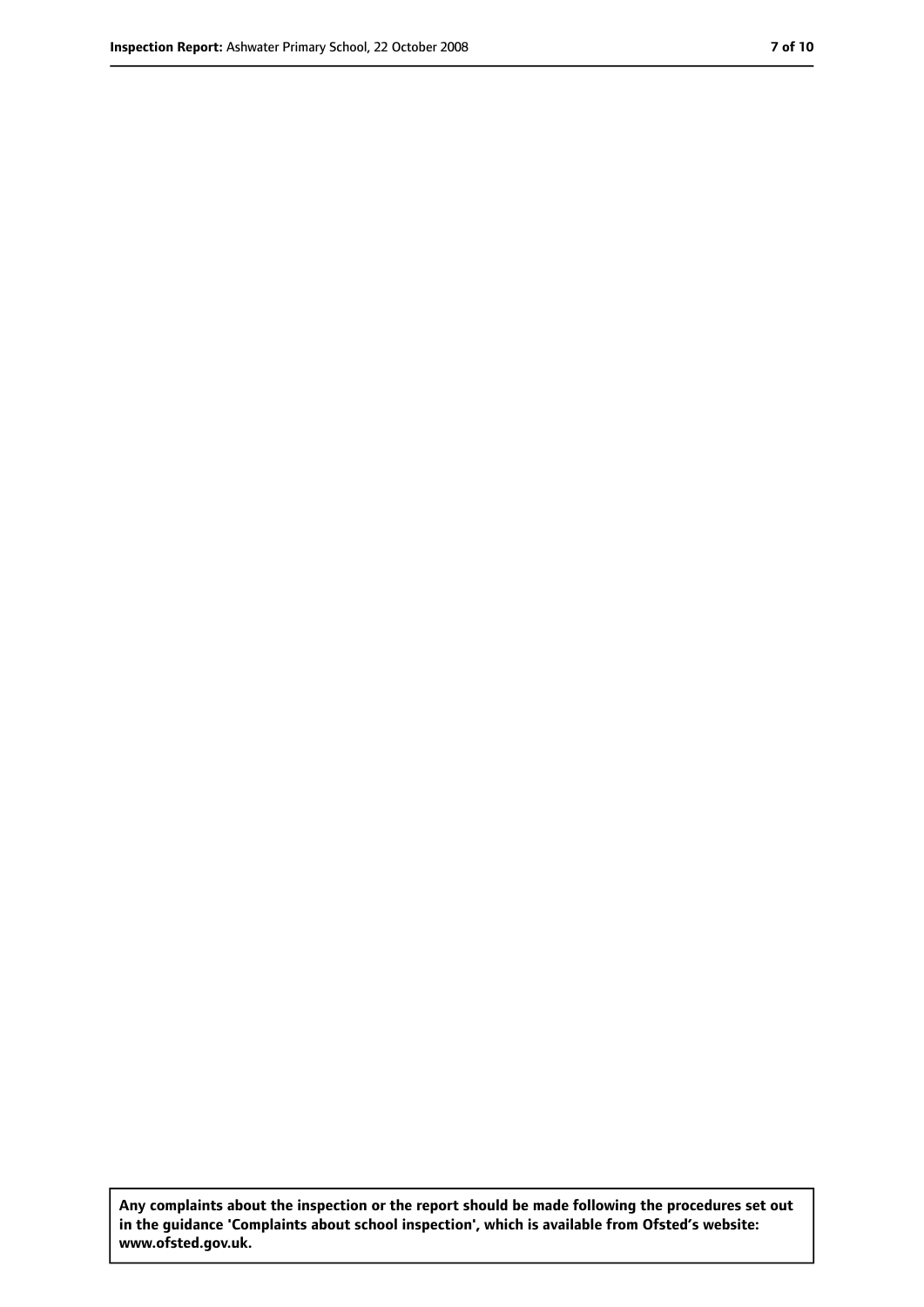# **Inspection judgements**

| key to judgements: grade 1 is outstanding, grade 2 good, grade 3 satisfactory, and ا | School         |
|--------------------------------------------------------------------------------------|----------------|
| arade 4 inadequate                                                                   | <b>Overall</b> |

#### **Overall effectiveness**

| How effective, efficient and inclusive is the provision of<br>education, integrated care and any extended services in meeting the<br>needs of learners? |     |
|---------------------------------------------------------------------------------------------------------------------------------------------------------|-----|
| Effective steps have been taken to promote improvement since the last<br>inspection                                                                     | Yes |
| How well does the school work in partnership with others to promote learners'<br>well being?                                                            |     |
| The capacity to make any necessary improvements                                                                                                         |     |

# **Effectiveness of the Early Years Foundation Stage**

| How effective is the provision in meeting the needs of children in the<br>l EYFS?            |  |
|----------------------------------------------------------------------------------------------|--|
| How well do children in the EYFS achieve?                                                    |  |
| How good are the overall personal development and well-being of the children<br>in the EYFS? |  |
| How effectively are children in the EYFS helped to learn and develop?                        |  |
| How effectively is the welfare of children in the EYFS promoted?                             |  |
| How effectively is provision in the EYFS led and managed?                                    |  |

#### **Achievement and standards**

| How well do learners achieve?                                                  |  |
|--------------------------------------------------------------------------------|--|
| $\vert$ The standards <sup>1</sup> reached by learners                         |  |
| How well learners make progress, taking account of any significant variations  |  |
| between groups of learners                                                     |  |
| How well learners with learning difficulties and/or disabilities make progress |  |

#### **Annex A**

<sup>&</sup>lt;sup>1</sup>Grade 1 - Exceptionally and consistently high; Grade 2 - Generally above average with none significantly below average; Grade 3 - Broadly average to below average; Grade 4 - Exceptionally low.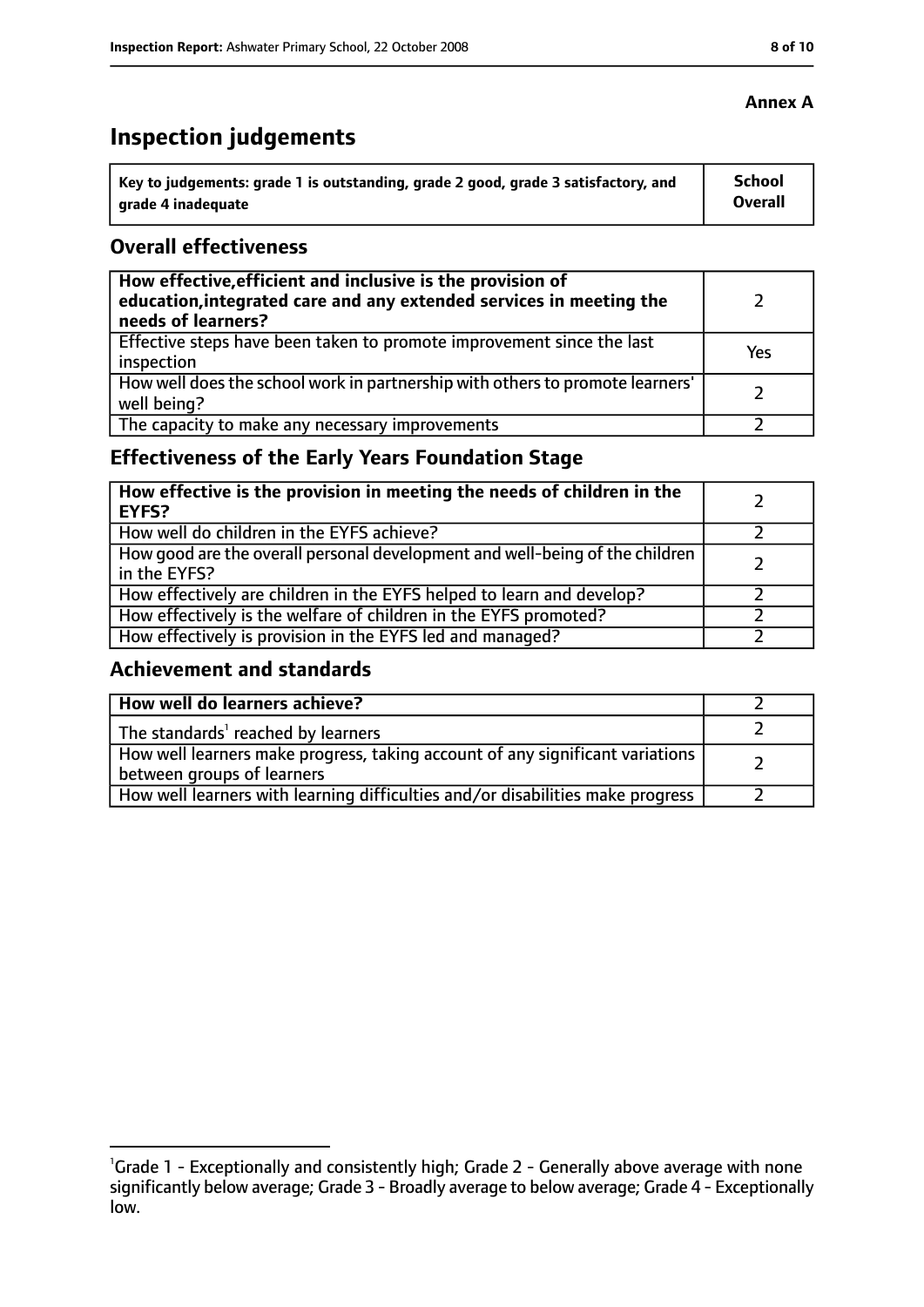# **Personal development and well-being**

| How good are the overall personal development and well-being of the<br>learners?                                 |  |
|------------------------------------------------------------------------------------------------------------------|--|
| The extent of learners' spiritual, moral, social and cultural development                                        |  |
| The extent to which learners adopt healthy lifestyles                                                            |  |
| The extent to which learners adopt safe practices                                                                |  |
| The extent to which learners enjoy their education                                                               |  |
| The attendance of learners                                                                                       |  |
| The behaviour of learners                                                                                        |  |
| The extent to which learners make a positive contribution to the community                                       |  |
| How well learners develop workplace and other skills that will contribute to<br>their future economic well-being |  |

# **The quality of provision**

| How effective are teaching and learning in meeting the full range of<br>learners' needs?              |  |
|-------------------------------------------------------------------------------------------------------|--|
| How well do the curriculum and other activities meet the range of needs and<br>interests of learners? |  |
| How well are learners cared for, quided and supported?                                                |  |

# **Leadership and management**

| How effective are leadership and management in raising achievement<br>and supporting all learners?                                              |     |
|-------------------------------------------------------------------------------------------------------------------------------------------------|-----|
| How effectively leaders and managers at all levels set clear direction leading<br>to improvement and promote high quality of care and education |     |
| How effectively leaders and managers use challenging targets to raise standards                                                                 |     |
| The effectiveness of the school's self-evaluation                                                                                               |     |
| How well equality of opportunity is promoted and discrimination eliminated                                                                      |     |
| How well does the school contribute to community cohesion?                                                                                      |     |
| How effectively and efficiently resources, including staff, are deployed to<br>achieve value for money                                          |     |
| The extent to which governors and other supervisory boards discharge their<br>responsibilities                                                  | 3   |
| Do procedures for safequarding learners meet current government<br>requirements?                                                                | Yes |
| Does this school require special measures?                                                                                                      | No  |
| Does this school require a notice to improve?                                                                                                   | No  |